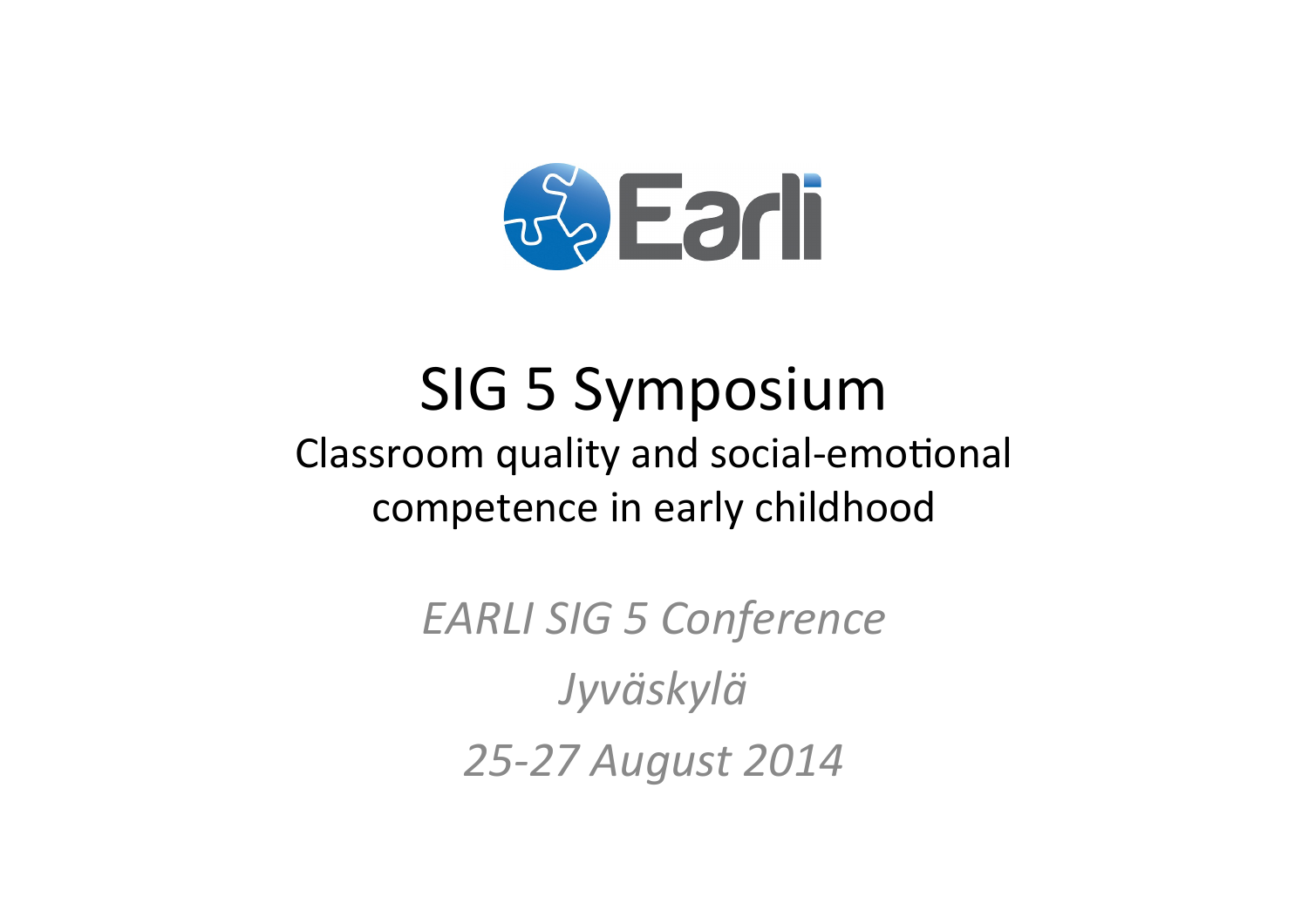## **Classroom quality and social-emotional** competence in early childhood

Organizer: Joana Cadima, University of Porto, Portugal Chair: Joana Cadima, University of Porto, Portugal Discussant: Kathy Sylva, University of Oxford, UK

#### **Integrative Statement:**

There is growing awareness of the importance of social-emotional development for early school success. Children's positive emotional expressiveness, close peer relationships, and ability to regulate emotions and behaviors are crucial for children's well-being as well as for learning in school (Denham, 2006; Denham et al., 2012). For this reason, there is growing interest in understanding better how to facilitate young children's social-emotional development. This symposium brings together studies that examine the quality of interactions between teachers and children and its associations with social and emotional skills in early childhood. The first study examines the associations between classroom quality and children's self-control in Dutch early childhood settings. The second study investigates the extent to which classroom quality dimensions are associated with children's social competence in Finnish preschool classrooms. The third study examines the associations between preschool classroom quality and children's emotion regulation among Portuguese children. The fourth study focuses on the interactions between child care quality and quantity in the prediction of children's problem behaviors and prosocial skills. The four studies share the same observational classroom measure, providing a consistent and comprehensive insight into the quality of teacher-child interactions. Furthermore, these studies tap dimensions central to emotional and social competence in several European countries, helping to gain a culturally sensitive understanding of young children's social-emotional development and teacher support.

Keywords: Classroom quality; Social-emotional development; Early childhood